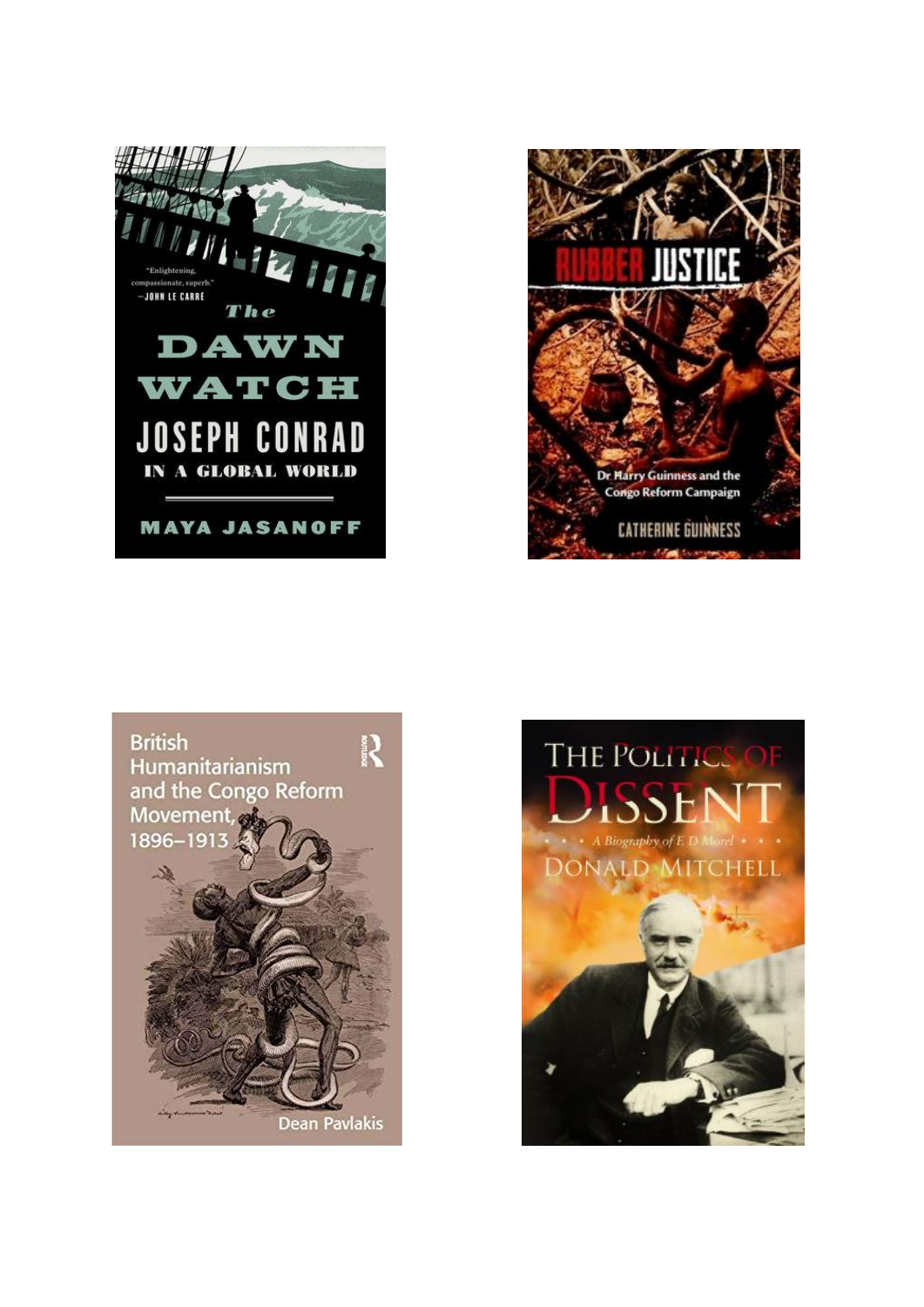## **Too Dark Altogether**

<http://www.drb.ie/essays/too-dark-altogether>

Angus Mitchell, *Dublin Review of Books*, issue 102, July 2018.

*The Dawn Watch: Joseph Conrad in a Global World*, by Maya Jasanoff, William Collins, 400 pp, £25, ISBN: 978-0007553730

*Rubber Justice: Dr Harry Guinness and the Congo Reform Campaign*, by Catherine Guinness, privately published, 244 pp, ISBN: 978-0648057604

*British Humanitarianism and the Congo Reform Movement, 1896-1913*, by Dean Pavlakis, Routledge, 320 pp, £88.99, ISBN: 978-1472436474

*The Politics of Dissent: A Biography of ED Morel*, by Donald Mitchell, Silverwood Books, 246 pp, £11, ISBN: 978-1781321782

As the nineteenth century came to an end, rumours started to circulate widely about the violence perpetrated by the regime of King Leopold II in the Congo Free State. Parliamentary intervention followed from involvement by the two main NGOs: the British and Foreign Anti-Slavery Society and the Aborigines Protection Society. In 1903, a question was asked in the House of Commons by the Liberal MP Herbert Samuel. The foreign secretary, Lord Lansdowne, ordered the British consul and his man on the spot, Roger Casement, to journey into the upper Congo. Having spent five years reporting officially on many aspects of Leopold's colonial administration, Casement was well-placed to investigate the stories. He would spend the next three months travelling through the region. On exiting the river with a dossier of hand-written reports, copied correspondences and memos, testimonies and a diary, he scribbled the first of nearly three hundred letters to ED Morel, a young activist-writer. He recommended him to read *Heart of Darkness* and suggested he contact the author, Joseph Conrad, to see if he would support a public campaign for systemic reform. Casement and Conrad had met in the lower Congo in 1890 and a friendship had developed between the two men.

Over the coming weeks, as the idea for a grassroots Congo reform movement grew green shoots, Casement corresponded with Conrad about the issue of atrocities and slavery. Casement's letters have not survived, but five manuscript letters from Conrad to him are held in the National Library of Ireland. They reveal, on the part of Conrad, a sense of controlled outrage that the diplomatic will that had put an end to slavery at the start of the nineteenth century should have allowed an even more atrocious system to thrive in its place. Conrad was reticent. He may have expressed support for the campaign in spirit, but he declined to do so in public.

Two months later, Morel and Casement founded the Congo Reform Association following a meeting at the Slieve Donard Hotel in Co Down. One principal ally in the initiation of this venture was a group of faith missionaries led by Dr Harry Grattan Guinness, the great-grandson of the brewer-philanthropist Arthur Guinness, and son of the eschatological preacher and evangelical divine Henry Grattan Guinness. The latter is revered to this day amongst Ulster Presbyterians for his sermonising during the Great Awakening of 1859 in Belfast.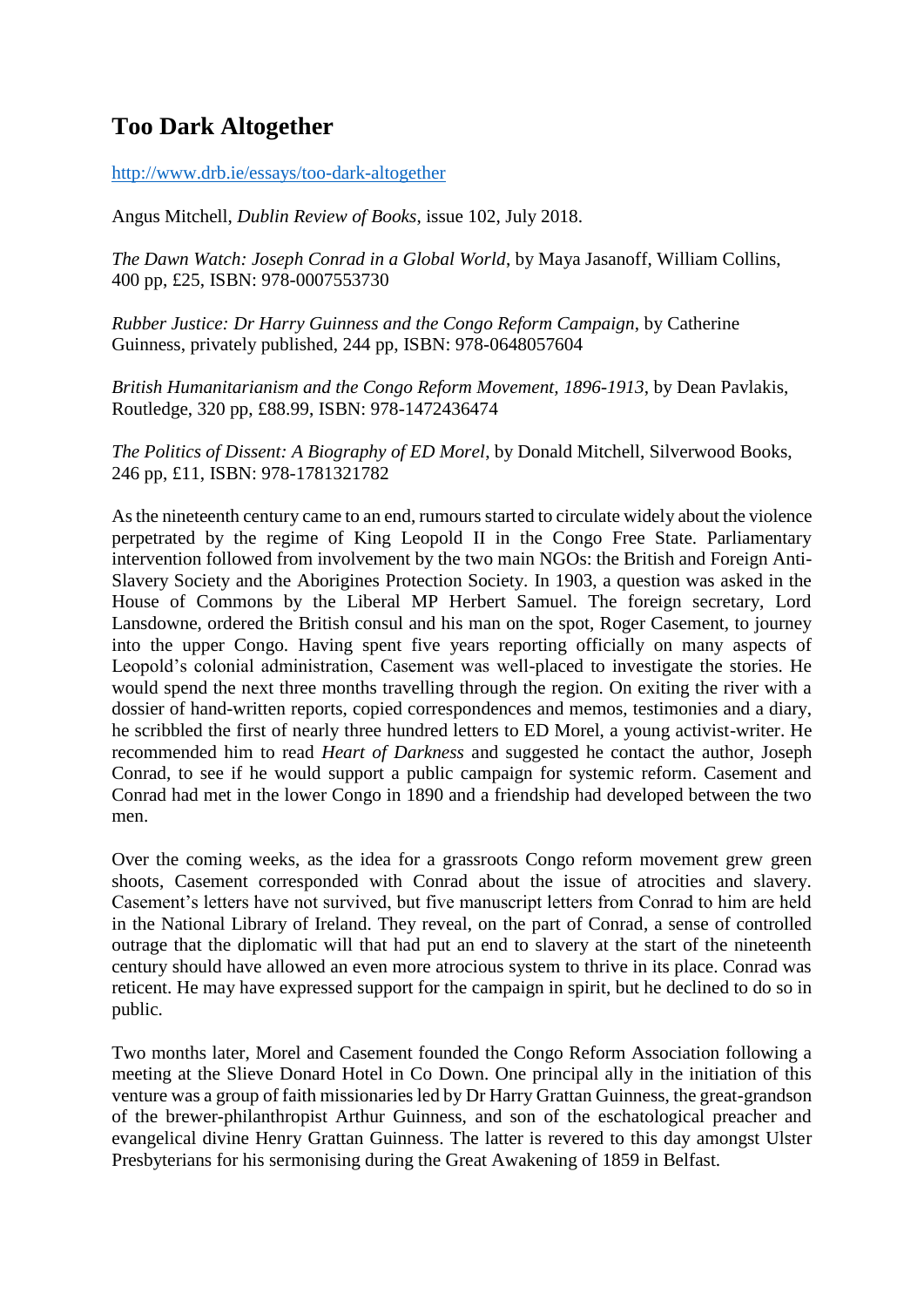The Grattan Guinnesses were part of that entanglement of evangelical Protestant missionary work and empire-building that remains something of an obscure dimension in the general understanding of late nineteenth-century imperialism. In 1873 Henry and Fanny Grattan Guinness founded the East London Training Institute for Home and Foreign Missions. Over the next forty years, until its closure in 1915, the joint colleges of Harley House (for men) and Doric Lodge (for women) undertook the training of around fifteen hundred interdenominational missionaries (Catholics excluded), who established missions across the world and worked their way into influential positions of temporal and spiritual power. Their interests lay in reaching out to souls in the most inaccessible peripheries of the globe or "Regions Beyond Missionary Union" (RBMU), as they renamed their organisation in 1899. By then their faith empire reached from the upper reaches of the Congo and the Sudan Belt to the interior regions of China, northern India, Argentina and Peru.

But their proselytising on the Congo, where their faith mission began, remained a priority. The Livingstone Inland Mission (named after the Scottish explorer-missionary David Livingstone) established a chain of stations on the lower Congo at Palabala, Banana, Matadi Minkanda, Banza Manteka, Bemba and Manyanga. These outer stations for spreading the Gospels became stepping stones for King Leopold's gradual "development" of the interior. The work of evangelising went hand in hand with opening the interior of Africa – the flag followed the Bible. In 1884, the mission was handed over to the American Baptist Missionary Union. In 1889, a new mission, the Congo Balolo Mission, was established by the Grattan Guinnesses. Their intension shifted to building stations in the unmapped forested expanses of the upper Congo. 1890, the year that Conrad arrived in the Congo, saw the publication by Mrs Grattan Guinness of a history of their missionary activity, *The New World of Central Africa*. This coincided with the Brussels conference and a critical juncture in the strategic rise of King Leopold II and his so-called Congo Free State.

As the missionary empire grew, Henry Grattan Guinness left its daily organisation to his family. His days and nights were devoted instead to eschatology and the mathematical interpretation of the scriptures. Inspired by his readings of Sir Isaac Newton's *Observations upon the Book of Daniel and the Apocalypse of St John* (1733) and the essay by the Swiss astronomer Jean Philippe Loys de Cheseaux, *Remarques historiques, chronologiques, et astronomiques, sur quelques endroits du livre de Daniel*, he proclaimed that the Bible was encrypted with astronomic codes proving God was the creator of the universe.

To aid his research, Grattan Guinness brought a large telescope and had "Holiness to the Lord" engraved in Hebrew around the rim. He then set out to reveal the divine plan. According to his calculations, 315 years constituted a soli-lunar year, the cycle which brings about the convergence of sun, earth and moon. This was a multiple of 1,260, the number of days mentioned in the books of Daniel and Revelation as significant for the end of the age. In a series of publications, Grattan Guinness explained how the mysteries of the divine plan were about to be revealed. He prophesied that the "end times" described in the Book of Revelation, when the Jewish people would return to Jerusalem, were nigh. Through a complex set of prophetic calculations, he predicted that 1917 and 1948 would be of critical significance. Though almost entirely forgotten today, the Grattan Guinness name presided over a congregation of faithful that reached deep into political and intellectual circles across Britain and the empire.

But the atrocity stories started to change the dynamic between the mission stations and Leopold's administration. Missionaries trained by the RBMU gradually started to speak out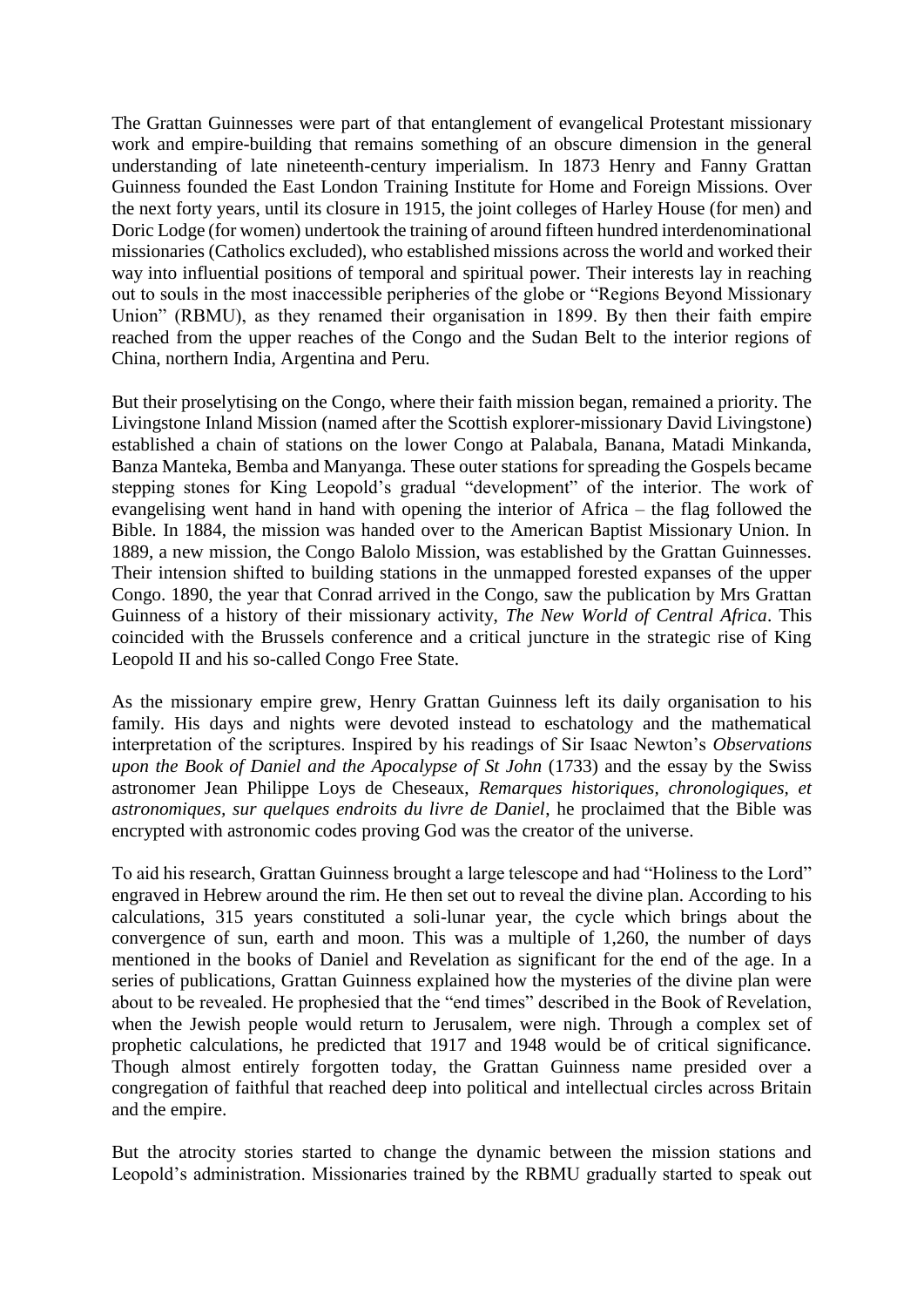about the horror. Henry's son Harry, a qualified medical doctor, joined up with a widening chorus of voices denouncing the regime and its supporting propaganda. In 1904, when Casement and Morel planned their campaign to take on Leopold's "evil empire" they recognised that the Grattan Guinness network would be a key constituent in any successful outcome. Catherine Guinness, the granddaughter of Harry Grattan Guinness, grew up hearing stories of her family's deep connection to the Congo and the reform movement. Through a process of patience, diligence and curiosity, she has pieced together a family history explaining the campaign and how her grandfather successfully combined his work as missionary, humanitarian and medical practitioner. It is a compelling story.

In *The Dawn Watch*, Harvard historian Maya Jasanoff in many ways captures those wider contexts of world systems of trade and knowledge exchange through which the Grattan Guinness missionary empire moved. Taking the writer Joseph Conrad as her subject, she examines four of his greatest novels as a way to understanding that first age of globalisation. Part history, part biography, part literary criticism and part travelogue, Jasanoff's study provides a superb and intricate perspective into the period and those narratives of interconnectedness that provoke plenty of comparative insights linking the four decades before the First World War to our own faltering age of globalisation.

Conrad experienced empire in unique ways. His childhood was defined by the struggle of his parents, both involved in the Polish nationalist movement against Tsarist hegemony. During twenty years as a rootless sailor, he witnessed the tidal flows of world trade and the technological shift in sea power from wind to steam. In his adopted home of England he found sanctuary as both immigrant and intellectual. The world he described through his stories of individuals caught up in the powerful vectors of multinational capitalism, nationalism, migration, social upheaval and the triumph of technological innovation found an appreciative public.

The four novels structuring Jasanoff's analysis were all written in a period of eight years between 1899 and 1907. Arguably, they are four of his greatest works and crystallise that "fierce, almost demonic energy" the sculptor Jacob Epstein would later describe as Conrad's aura. In *The Secret Agent* (1907) Conrad captured the underworld of anarchist-driven terrorism in central London in 1886 and a plot to blow up Greenwich Observatory – the symbolic centre of imperial modernity. The ports of southeast Asia are the backdrop to Conrad's most familiar territory as a sailor immortalised in *Lord Jim* (1900). His most controversial and overdetermined novel, *Heart of Darkness* (1902) is set in Africa and is based upon his own transformative experiences of central Africa. Finally, what is considered by many critics to be his greatest novel, *Nostromo* (1904), set in Costaguana, an imaginary South American republic, was written as Conrad read the daily news reports about the US coup in Panama.

Jasanoff's scholarly engagement with Conrad was driven by her personal fascination with *Heart of Darkness*. In researching the book, she undertook a journey into the Congo to discover a more contemporary definition of that system Conrad excoriated:

Today's hearts of darkness are to be found in other places where civilising missions serve as covers for exploitation. The heirs of Conrad's technologically displaced sailors are to be found in industries disrupted by digitisation. The analogies to his anarchists are to be found in Internet chat rooms or terrorist cells. The material interests he centred in the United States emanate today as much from China.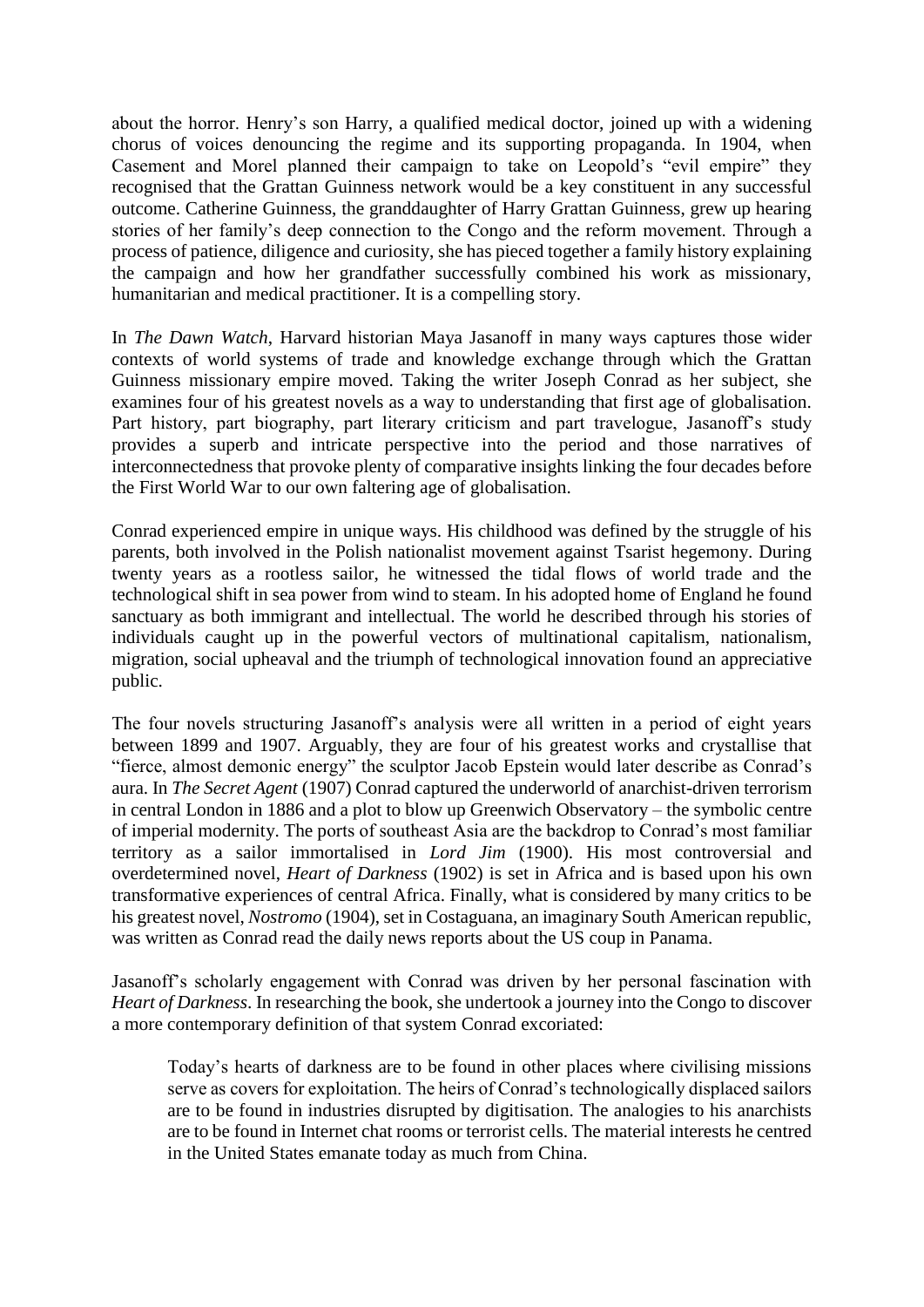Strikingly, Jasanoff's contemporary orientation of Conrad helps to explain the extraordinary overlaps between fact and fiction recurrent in the telling of the Congo tragedy. Mark Twain, the father of American literature, published a scathing satire, *King Leopold's Soliloquy*, that shocked the American public. In 1908, the creator of Sherlock Holmes, Arthur Conan Doyle, wrote *The Crime of the Congo*, a popular investigative study unequivocally supporting Morel and his campaign. Unlike Conrad, who refused to openly involve himself in the Congo reform movement, Conan Doyle went on to play a very active part.

On May 29th 1911, Conan Doyle left his desk to attend a function in the Whitehall Rooms at the Hotel Metropole, in the heart of imperial London. It was an event that he had helped to organise and one that offered some respite from his preoccupation with the writing of his latest Professor Challenger novel, *The Lost World*. His new adventure, he hoped, would feed a public appetite for unmapped worlds, undiscovered lands and fabulous, prehistoric creatures. Readers would be transported into a realm cut off from time and history, where "primitive" men roamed wild. Research for the book had been carried out diligently. He had consulted with various explorers and geographers with first-hand experience of remote tribes, untrodden jungles and unmapped regions. The lost world he imagined was to be based firmly in ethnographic and anthropological observation.

One key source was the legendary Percy Harrison Fawcett, a friend who shared his fascination with psychical research and the occult. Fawcett's talk to the Royal Geographical Society a few months earlier about his expedition across the Huanchaca plateau, undertaken during a mission to delimit the border between Bolivia and Brazil, had influenced Conan Doyle deeply. Beside the irascible Professor Challenger, the central figure in *The Lost World*, would be a young news reporter called Ed Malone. Malone, as Conan Doyle later admitted, was loosely based upon the activist and journalist ED Morel, and it was in honour of Morel that the testimonial luncheon was being organised on that day in late May 1911.

The occasion proved a somewhat formal affair. But it demonstrated that Conan Doyle's admiration for Morel was shared by many other distinguished subjects of the British empire. The dining room filled with a throng of mainly men and a few women from all walks of empire, including leading industrialists such as the founder of the Unilever brand, WH Lever, the Quaker philanthropist William Cadbury and the publisher George Macmillan. Guests congregated from several different corridors of power: members of parliament, newspaper editors, literary luminaries, bishops, churchmen and nonconformists. The Earl of Cromer, former proconsul of Egypt, spoke first and was followed by the leader of the Belgian Workers' Party, Emil Vandervelde. This conjunction of an arch-imperialist administrator and banker alongside a committed European socialist and anti-imperialist activist revealed a spectrum of difference that the cause of Congo reform had sought to encourage from the outset.

In various ways, the event reflected a strategic switch of allegiance by the Congo Reform Association towards intellectual strands of European socialism. The Grattan Guinness influence was now conspicuously absent from proceedings. Morel was a man still in his late thirties; he was tall, powerfully set and prematurely grey. In little more than a decade, he had emerged from relative obscurity as a shipping clerk in Liverpool to become a towering defender of the rights of the Congo "native" and, from 1911, a ferocious critic of the British foreign office.

Through his immense tide of writings, he had both mapped and condemned the violent transition into imperial modernity for the millions of people living in communities across the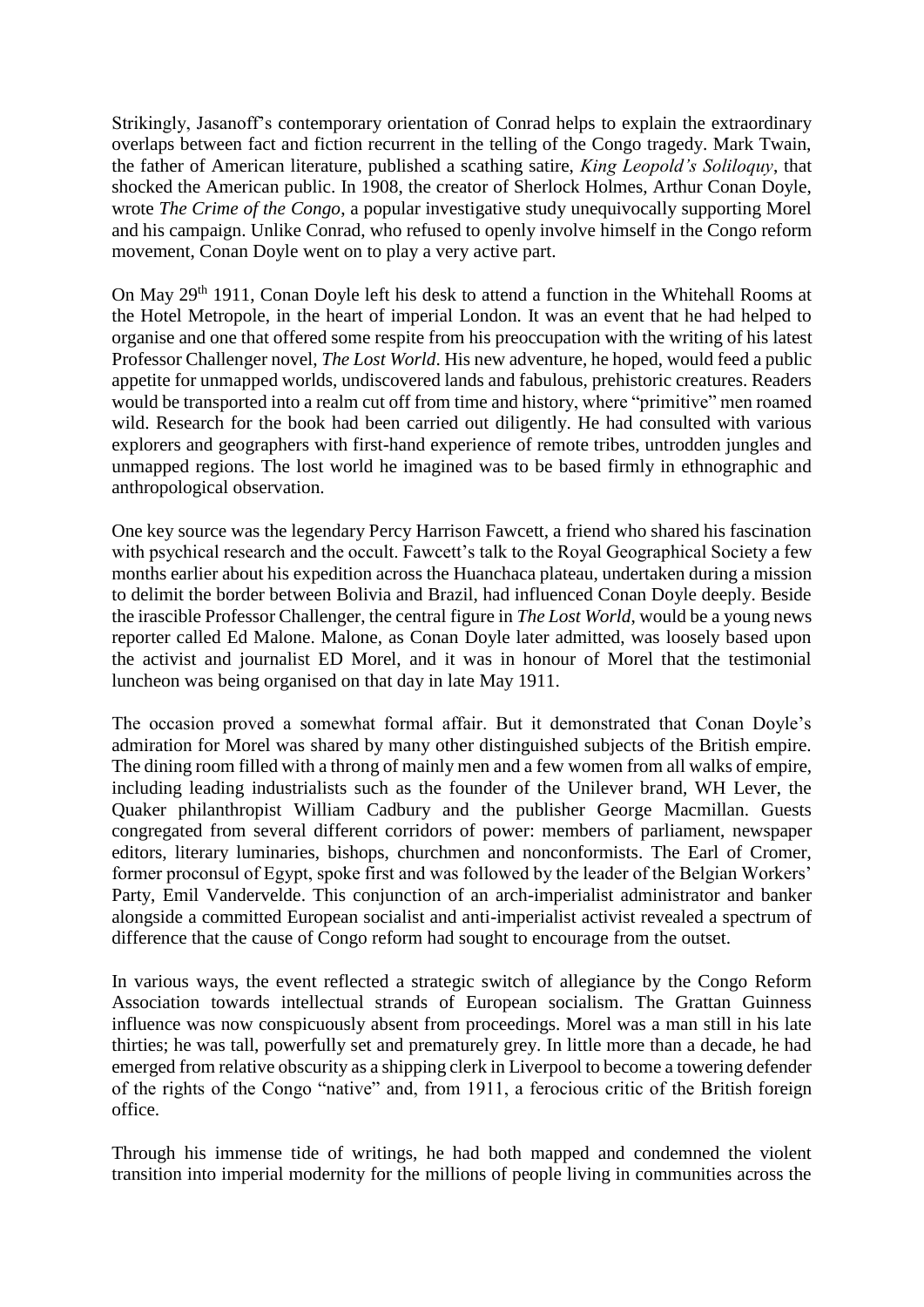tropical expanses of sub-Saharan Africa. His evidence endures as one of the most unsettling legacies of the modern age. The Congo Free State formed the largest part of that region the explorer HM Stanley had offensively termed "darkest Africa". In a period of two decades between 1884 and 1904 the tropical forest and its people were quite literally sacrificed to satisfy market demands and for the greedy ambitions of a European monarch and his lust for riches and aggrandisement. Peaceful village communities living within the water systems of the Congo were violently ripped asunder by the arrival of pith-helmeted men, steamboats, modern weaponry and new forms of commercial exchange. As the last vestiges of the slave trade were outlawed in Brazil and Cuba, new slaveries erupted throughout the rainforests of Africa and South America. Men, women and children were coerced by terror into debt bondage to extract rubber latex, or "white gold" as it was called. Rubber was the resource building the next generation of industrial innovation, above all electrification and motorised transport. But the human and environmental cost of these developments was colossal. At first, the missionaries remained complicit through their silence, but gradually they found the courage to speak out. Morel's unceasing activism, first in Liverpool and then in London, catalysed the shift in understanding and popular consciousness.

Supported by his wife, Mary, he emerged as the individual who was prepared to take on the system by co-ordinating a campaign to try to assert pressure and encourage reform. In his early years his efforts were given further encouragement by the Irish historian Alice Stopford Green. Following the death of her husband, the historian John Richard Green, Kells-born Mrs JR Green (as she was called until she left her husband's legacy behind) nurtured one of the most dynamic intellectual coteries from her house in the exclusive Kensington Square in west London. Determined to bring about colonial reform, she operated backstage, holding power lunches and exclusive *soirées* of political and literary luminaries. Morel was a regular presence at her table.

For a decade he networked, lobbied, influenced and campaigned. He edited a newspaper, the *West African Mail*. Publications flew from his desk. His best-known book, *Red Rubber*, went into a series of reprints. Besides Twain and Conan Doyle, many other public intellectuals supported the cause. Journalist WT Stead and Conrad's great friend, the Scottish socialist and nationalist Robert Bontine Cunninghame Graham, were others who held out hands of support. In 1908, the British foreign secretary, Sir Edward Grey, commenting on the question of Congo reform in the House of Commons, said: "No external question for at least thirty years has moved the country so strongly and so vehemently." The comment was made at a moment when the good relations between Morel and Grey were faltering. Up to that moment, Morel had cooperated closely with the foreign office and it in turn had decided on policy based upon his expertise. But these amicable interactions were turning sour.

King Leopold II of Belgium died in 1909, shortly after his personal control over the Congo had been annexed by the Belgian parliament. The paradigm was starting to shift. Morel's confrontation with the apparatus of diplomatic power had given him unique insights into international relations. From several years out, he had recognised the fault lines in European treaty-making that he and others believed was spinning the world towards Armageddon. By 1911 his energies were shifting away from Congo matters towards a campaign to avert war between Britain and Germany. As the historian AJP Taylor commented, Morel had by then established himself as the "Foreign Secretary of Dissent".

In 1912 he published *Morocco in Diplomacy*, a study of the diplomatic context behind the Agadir crisis that had brought the world to the brink of war the previous year. He dedicated the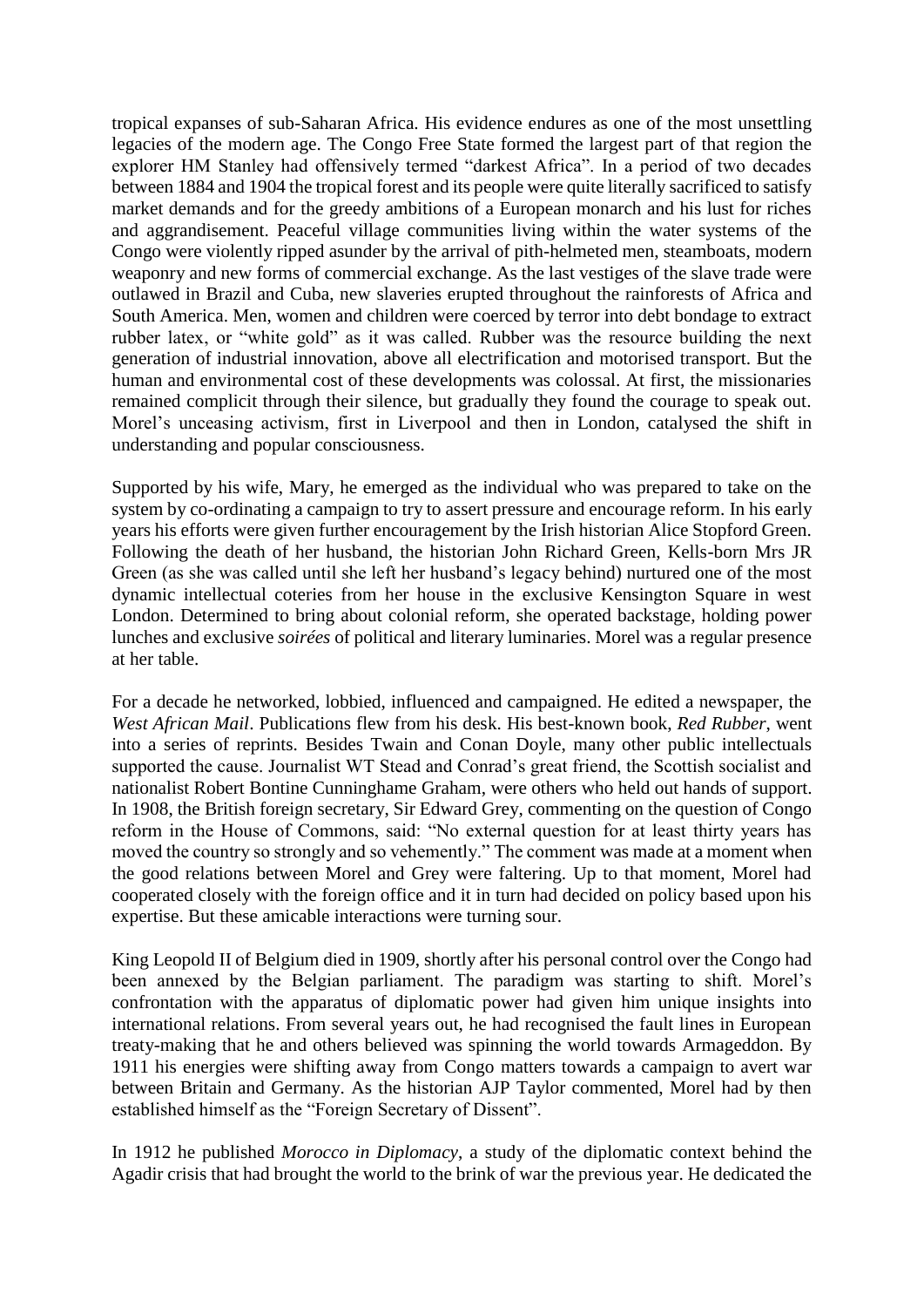book to "those who believe the establishment of friendlier relations between Britain and Germany to be essential to the prosperity and welfare of the British and German peoples and to the maintenance of the World's peace". But his efforts came too late. Those colonial conflicts fought out of sight on the frontiers now collapsed back into the centre. When war was declared in August 1914, the paradigm changed utterly. Belgium, excoriated a few years earlier for perpetrating widespread atrocities, found itself transformed into "Gallant Little Belgium", the victim of German atrocities.

Adapting his experience of public campaigning for Congo reform, Morel now took on the acting secretarial role in the formation of a group called the Union of Democratic Control (UDC). His skills were channelled towards trying to bring the war to an end, shaping the eventual peace, and making governments more accountable to the people for their diplomatic actions. Although the group was not strictly a pacifist organisation, it was deeply opposed to the militarisation of politics.

Membership of the UDC was composed of a coalition from both the Independent Labour Party, the Liberal Party and disparate radicals involved actively as social reformers and suffragettes. Among the leadership were the politicians Ramsay MacDonald, Charles Trevelyan and Arthur Ponsonby; the economist JA Hobson; the Cambridge mathematician and philosopher Bertrand Russell; and the editor of *The Manchester Guardian*, CP Scott. Arising from a long tradition of pacifism in the women's movement, various figures stood forth: suffragette Helena Swanwick, sister of the painter Walter Sickert, who went on to write the first history of the UDC, *Builders of Peace*; the writer Vernon Lee, author of a moving anti-war play, *The Ballet of the Nations*; and Isabella Ford, an active organiser in the Independent Labour Party. The network expanded. Pamphlets circulated, public meetings were organised across the country and vigorous efforts made to influence decision-makers.

While Congo reform was deemed a patriotic pursuit and conformed to the basic principles of free trade, the UDC was a ginger group born from a combination of opposition to the war, the crisis in liberalism and the awakening of an anti-colonial tradition in the Independent Labour Party. That there were clear imbrications between the cause of Congo reform and the foundations of a European anti-war movement before 1914 is a story still obscure and controversial. The jingoistic press perceived the UDC as deeply unpatriotic, even treasonable. Meetings were infiltrated and "patriots" were encouraged to disrupt proceedings. Embryonic British intelligence agencies kept a close eye on what was deemed an internal security threat. As the war dragged on, ever more oppressive instruments of state were deployed to stifle the dissenting voices. Morel's energies did not diminish. In July 1916 he published *Truth and the War*, a compilation of his anti-war speeches and writings. A century on, this collection endures as a powerful indictment of war, secrecy and the abuse of democratic process.

On August 3rd, 1916, Morel's close friend and collaborator Roger Casement was executed for his role in the Easter Rising. Morel had distanced himself from the rebel Irishman in those final months, no doubt fearful of being tainted further with accusations of German sympathies. The following year, Morel himself was imprisoned in Pentonville Prison for a technical breach of the Defence of the Realm Act. His treatment was particularly harsh. He was released in early 1918, broken by six months of starvation rations and hard labour.

In his rigorous study *British Humanitarianism and the Congo Reform Movement, 1896-1913*, Dean Pavlakis has drilled deep into the labyrinthine archives held between the Morel papers catalogued at the London School of Economics and the Antislavery papers held at Rhodes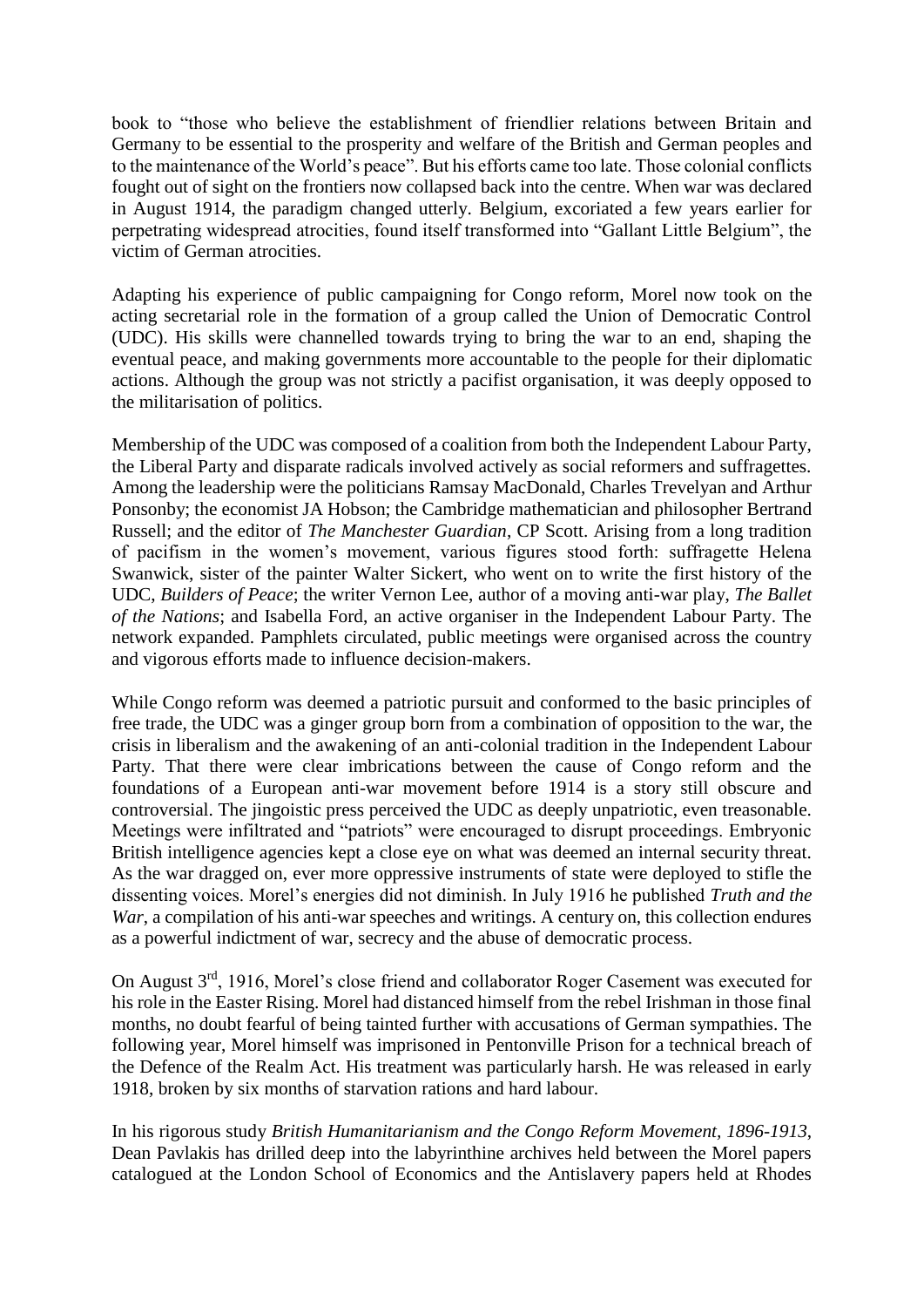House, Oxford. The result is a masterpiece of academic endeavour and his comprehensive analysis contributes meaningfully to the current interest in drawing out the distinctions and connections between the histories of humanitarianism and human rights. By locating his study within the wider context of British humanitarianism, Pavlakis succeeds in explaining the complexities of a key organisation seeking to control colonial excesses. Analysis of the dayto-day running of the campaign exposes the endless funding problems, infighting and power struggles. He reveals a dimension of the British empire that can be easily silenced or marginalised, yet one that in many ways catalysed thinking about imperial power at the core. Intrinsic to this moment is understanding the busy network of morally motivated individuals determined to reform foreign policy.

In the early years, the success and reach of the Congo Reform Association was dependent upon the immense organisational structure of the British evangelical and Methodist movements. Lantern slide lectures were projected in prayer halls across England. Audiences of hundreds, sometimes thousands, turned up to listen to the stories of horror and brutality. Mass empathy was mediated through the projection of images of suffering, disfigured bodies and macabre stories of baskets of severed hands.

Alongside Morel, Pavlakis retrieves other key campaigners. These included the seasoned parliamentarian Charles Dilke, the dedicated HR Fox Bourne, the aforementioned Dr Harry Grattan Guinness, and the missionary-photographer Alice Harris, whose images did so much to structure public feeling. Her husband, the ex-RBMU missionary John Harris, would later take on the day-to-day responsibilities of the Antislavery and Aborigines Protection Society.

Pavlakis dedicates further space to analysing the denominational breakdown of the organisation. He reveals the multi-denominational support received from nonconformists, Quakers, Anglicans and Methodists. Philanthropist and chocolate manufacturer William Cadbury, who was required to defend the reputation of his company in a celebrated trial that involved Sir Edward Carson, was a generous supporter. The Liverpool trader and shipping line owner John Holt was another pillar of philanthropic support. Without their backing it is likely the movement would have failed at a very early stage.

A key conclusion of this book is that the CRA was "less unique in motives or methods than its leaders and its historians have claimed". Its reforms still worked within the framework of free trade, and though it abhorred the cruel treatment of colonised people its thinking was frequently paternalistic and not as anti-imperial as much extant history has claimed. Ending the Leopoldian system and advocating for the rights of African people over their land were both central concerns. However, the activists deemed their cause was as much about regenerating the reputation of Britain and defining a new moral direction, or ethical foreign policy, as it was about protecting "native" life.

Whether or not the CRA was a successful operation is hard to gauge. Measuring the success and outcomes of any humanitarian organisation is complicated. Certainly, in its years of operation from 1904 to 1913, the organisation succeeded in galvanising action across Europe and the USA. The 1911 testimonial luncheon proved there was buy-in at the highest level, but this did not bring about the requisite changes and reform. A hundred years on, the exploitation of sub-Saharan Africa is no less violent or oppressive. Colonial power and the equations of exploitation have persisted and have become even more opaque. The vast mineral wealth of the country continues to lock the people and their environment into endless cycles of resource wars, where the only things that change are the natural products demanded by global markets.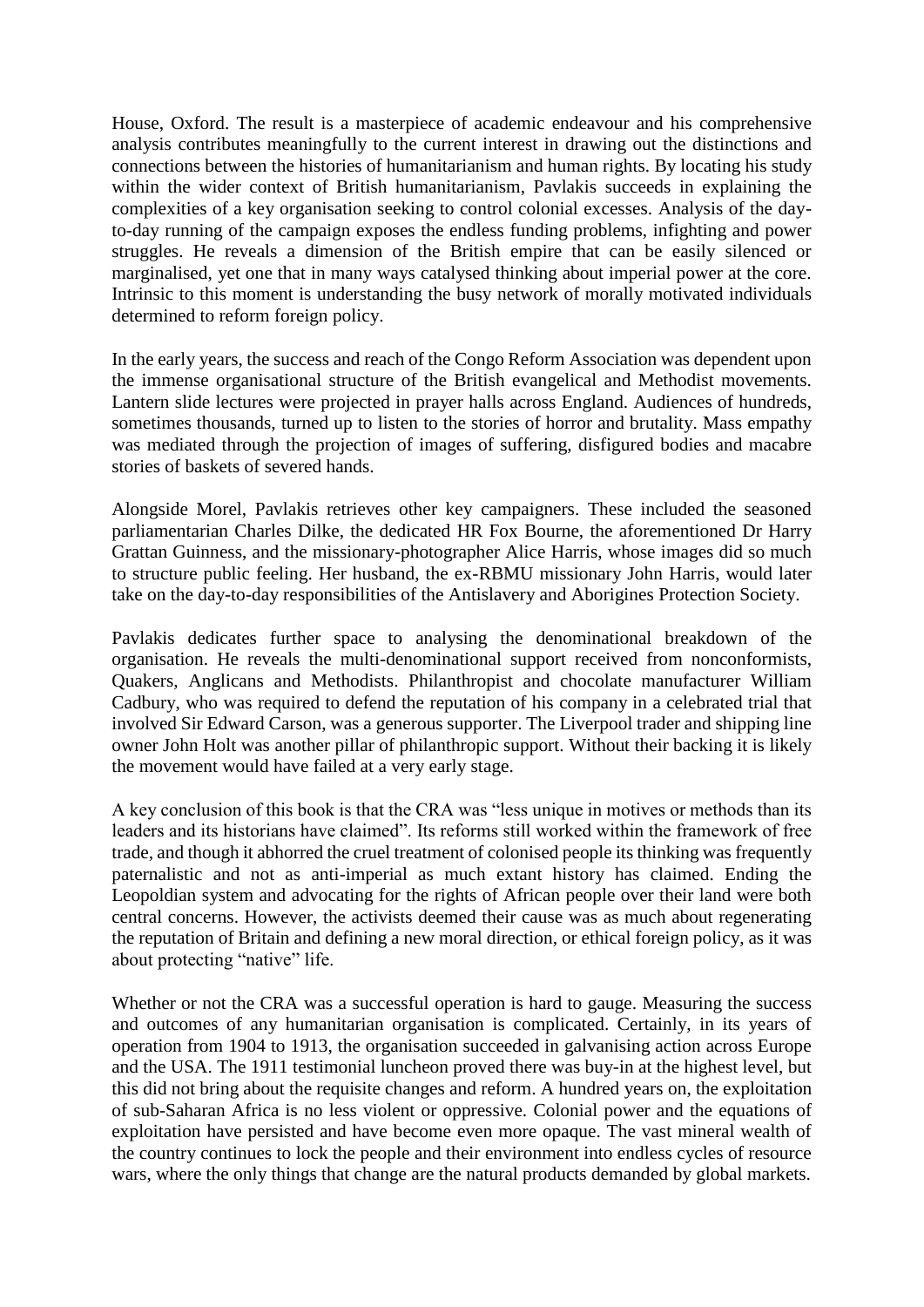Morel's name is largely forgotten today but by rights should rest in the pantheon beside other humanitarians and antislavery activists such as Frederick Douglas or Florence Nightingale. Even though the Congo Reform Association had its strongest constituency of support in Liverpool, the impressive International Slavery Museum, opened in 2007, has no significant mention of the campaign. Congo reform should be claimed as the last chapter of the nineteenth century antislavery movement in Britain as much as it might be heralded as a proto-humanrights NGO. Why Morel has been redacted from the antislavery narrative is a question we need to ask ourselves in an era when so much of what he both campaigned for and against remains salient. Part of the answer to this can be explained by what happened to him after August 1914.

A striking omission evident in the extensive historiography to have appeared about the First World War in the last few years is the unremembering of those who opposed war. Of the many impressive studies of this incomprehensible tragedy, there has been a revealing absence of analysis of anti-war dissent. If Morel or the UDC are mentioned at all they are given little more than a few lines, or a footnote at best. Pacifists and conscientious objectors, derided at the time in state propaganda, have been obscured and silenced by the historical record. The one noteworthy exception is Adam Hochschild's *To End All Wars: A Story of Loyalty and Rebellion, 1914-1918*. Hochschild is perhaps best known for his bestseller *King Leopold's Ghost*, which did much to revive understanding of Morel's achievement when it was published in 1998. However, in his scrutiny of how the war divided Britain, he makes little of Morel or the UDC and entirely ignores the intellectual continuities and overlaps between those seeking reform (both colonial and social) and those who opposed war in 1914.

Once more it is that perennial ghost called "the Irish factor" that is partly to blame. The two critical figures involved with Conan Doyle in organising Morel's Testimonial in May 1911 – Alice Stopford Green and Roger Casement – colluded in the planning of the Howth and Kilcoole gun-running for the Irish Volunteers in July 1914. Stopford Green was able to source the money need to buy the guns from the royalty payments she was still receiving for her husband's *A Short History of the English People*. Was there ever a more sublime moment of irony in Anglo-Irish relations? It remains the case that the anti-colonial dimension of Irish nationalism/republicanism has been quite carefully toned down in the consensual narrative of 1916. A century on and Stopford Green has been as thoroughly forgotten in the mainstream interpretation of Ireland's war of independence as Morel has been redacted from Britain's remembrance of the First World War. For evidence of this you might turn to the monumental *Atlas of the Irish Revolution*, which entirely ignores Stopford Green's role as a key catalyst of cultural nationalism and makes nothing of the influence of her historiography in shaping the hearts and minds of the revolutionary generation.

To understand Morel's redaction you might turn to Donald Mitchell's concise and sympathetic biography, *The Politics of Dissent*. This was the only significant attempt to explain Morel during the centenary commemoration of the 1914-18 war in Britain and why this process of disremembering has happened is explained in the opening paragraph:

Powerful establishments have many ways of silencing embarrassing critics. At worst, they simply assassinate them. Alternatively, they exile or imprison them. Almost always they vilify and discredit them. And finally, if the elite survives to supervise the writing of history, and particularly if a critic's comments remain pertinent, they do their utmost to airbrush him or her from the narrative, and ensure that the destabilising influence is cloaked in obscurity.